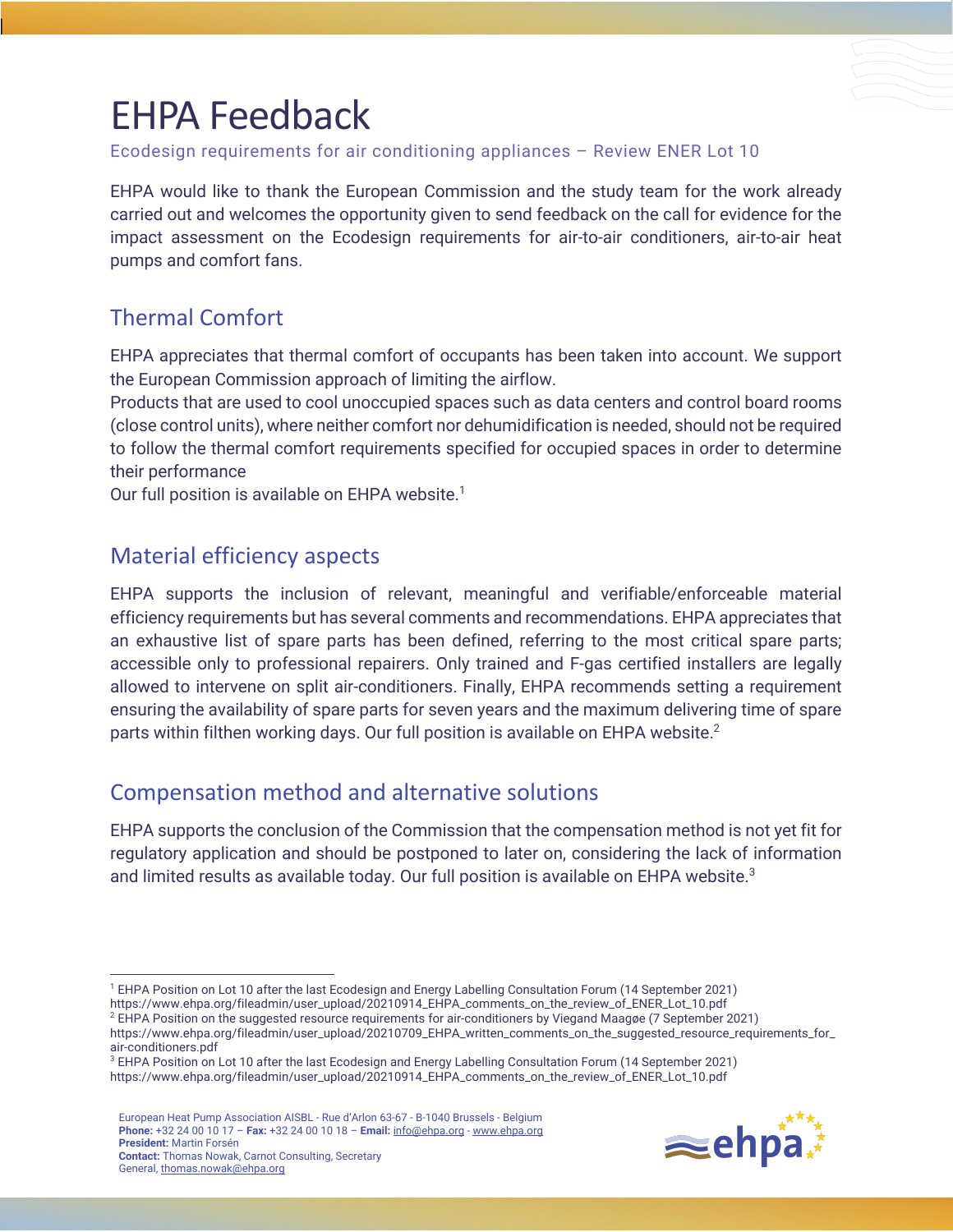# Avoid setting testing method in the regulation

EHPA would like to share some general recommendations. The legal texts should not contain too many details on measurements and calculations, which should be left to the standards. This may create some unexpected loopholes. Learning from the winter package, it will increase the number of errors and the need for amending regulations. For this reason, we recommend excluding details on test methods/test conditions from the regulation.

#### Timing and implementation

EHPA recommends that there should be a period of at least two years between the publication and the implementation of the new rules**.** Keeping in mind that an implementation either in the beginning or in the end of the year is more appropriate due to AC\_ES market seasonality**.** This time is necessary to:

- Retest the units that exceed the proposed airflow limitations;
- Redesign of impacted units that fail the MEPS under airflow limitation requirements;
- § Amend the relevant CEN standards and harmonize them with the revised regulation.
- § For the calorimeter test room method, additional consideration is needed for dealing with the fan speed variation when measuring and setting the test airflow rate;